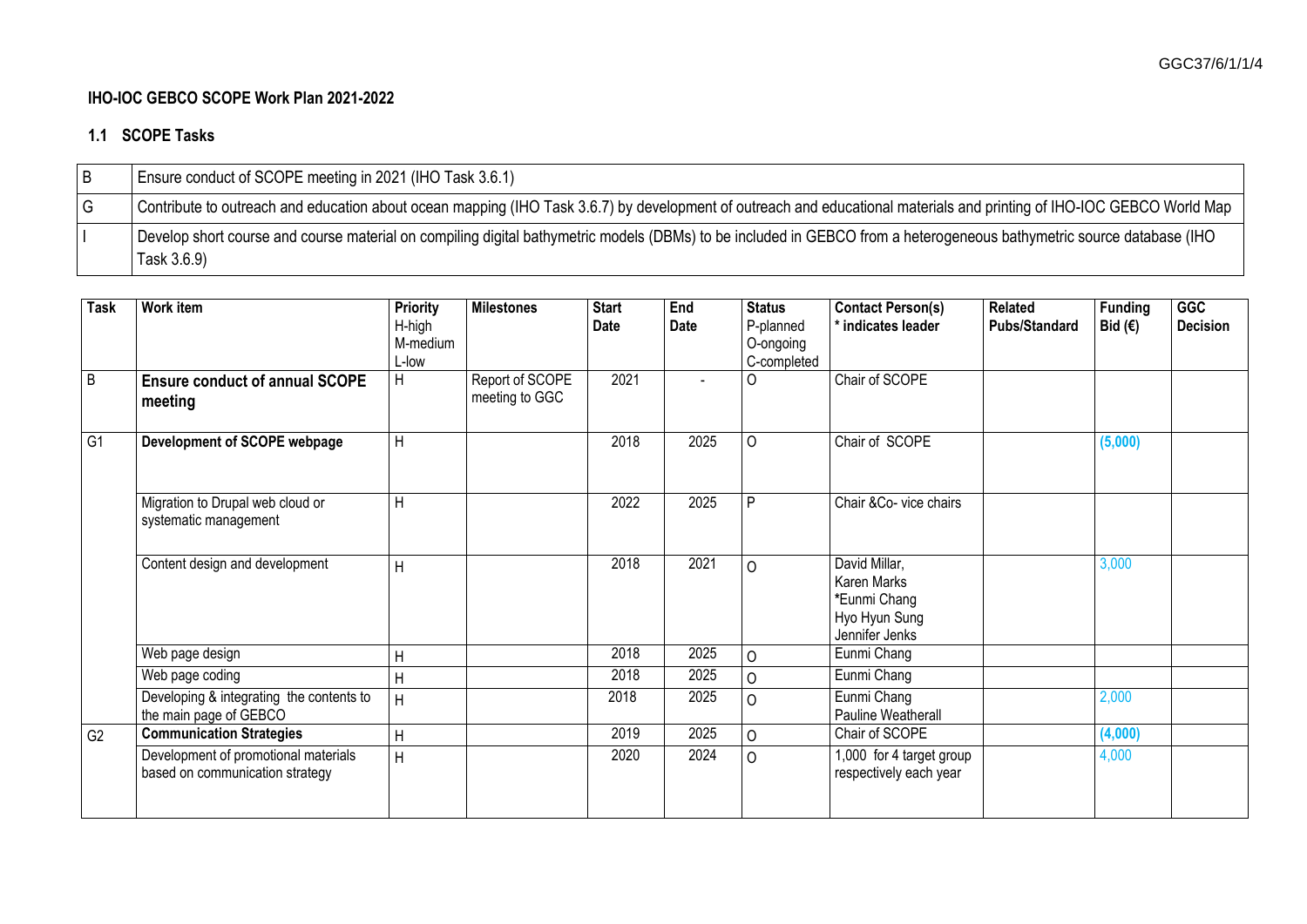| <b>Task</b>    | <b>Work item</b>                                                                          | Priority<br>H-high<br>M-medium<br>L-low | <b>Milestones</b>                 | <b>Start</b><br><b>Date</b> | End<br>Date    | <b>Status</b><br>P-planned<br>O-ongoing<br>C-completed | <b>Contact Person(s)</b><br>indicates leader | <b>Related</b><br><b>Pubs/Standard</b>             | <b>Funding</b><br>Bid $(E)$ | <b>GGC</b><br><b>Decision</b> |
|----------------|-------------------------------------------------------------------------------------------|-----------------------------------------|-----------------------------------|-----------------------------|----------------|--------------------------------------------------------|----------------------------------------------|----------------------------------------------------|-----------------------------|-------------------------------|
|                | GEBCO World Map content analysis and<br>development of guidelines for portrayal<br>method | H                                       |                                   | 2021                        |                | D                                                      | Eunmi Chang                                  | 2012GGCreport<br>ANNEX4<br>(need to be<br>updated) |                             |                               |
| G <sub>3</sub> | PPT materials with proper content and<br><b>PR</b> activities                             | H                                       |                                   | 2019                        | 2025           | $\Omega$                                               | Chair of SCOPE                               |                                                    | (1,000)                     |                               |
|                | Development of online characters to<br>produce posters for kids                           | $\overline{M}$                          |                                   | 2019                        | 2023           | $\circ$                                                | Eunmi Chang                                  |                                                    |                             |                               |
|                | Production of derived products : thematic<br>maps                                         | $\overline{H}$                          |                                   | 2020                        | 2025           | D                                                      | Chair and Vice chair of<br><b>SCOPE</b>      | 2012GGCreport<br>ANNEX4<br>(need to be<br>updated) | 1,000                       |                               |
|                | Paper Puzzle & GEBCO signboard                                                            | M                                       |                                   | 2018                        | 2023           | D                                                      | Vicki Ferrini                                |                                                    |                             |                               |
| G4             | <b>Update GEBCO Publication B10 for</b><br>GEBCO 120 year celebration                     | $\overline{H}$                          |                                   | 2021                        | 2023           | D                                                      | Hyo Sung                                     |                                                    | (2,000)                     |                               |
| G <sub>5</sub> | <b>External Relations and</b><br><b>Communications</b>                                    | H                                       | Draft and update<br>strategy plan | 2019                        | 2025           | D                                                      | Eunmi Chang                                  |                                                    | (8,000)                     |                               |
|                | Development of GEBCO master slide                                                         | $\overline{H}$                          |                                   | 2020                        | 2022           | $\Omega$                                               | Eunmi Chang                                  |                                                    |                             |                               |
|                | SNS analysis and expansion &<br>management direction                                      | $\overline{H}$                          |                                   | 2020                        | 2025           | $\Omega$                                               | Sara Saeans<br>Jaya Roperez,<br>Eunmi Chang  |                                                    | 2,000                       |                               |
|                | Attending scientific conferences                                                          | M                                       |                                   | 2019                        | $\blacksquare$ | O                                                      | Chair and Vice Chair                         |                                                    |                             |                               |
|                | Support organization and running Map the<br>Gaps symposium                                | $\overline{H}$                          |                                   | 2020                        |                | $\Omega$                                               | Map the Gaps<br>symposium convener           |                                                    | 6,000                       |                               |

## **1.2 GGC Meetings (IHO Task 3.6.1 refers)**

| <b>Date</b>         | Location               | <b>Activity</b>         |
|---------------------|------------------------|-------------------------|
| 7-11 October 2013   | Venice, Italy          | 1 <sup>st</sup> Meeting |
| 13-15 June 2014     | IHB, Monaco            | 2 <sup>nd</sup> Meeting |
| 5-9 October 2015    | Kuala Lumpur, Malaysia | 3 <sup>rd</sup> Meeting |
| 10-11 October 2016  | Viña del Mar, Chile    | 4 <sup>th</sup> Meeting |
| 13-14 November 2017 | Busan, Korea           | 5 <sup>th</sup> Meeting |